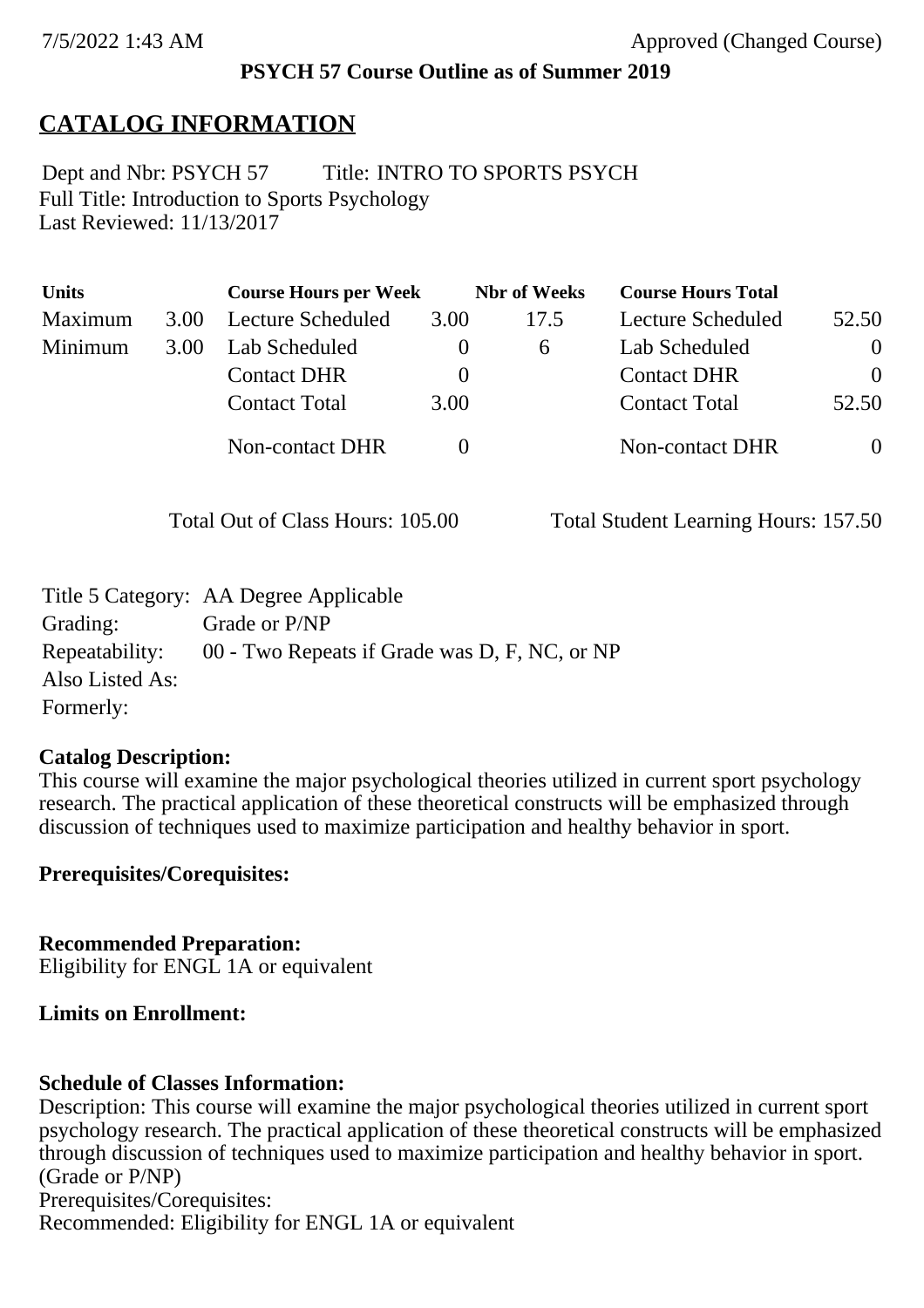# **ARTICULATION, MAJOR, and CERTIFICATION INFORMATION:**

| <b>AS Degree:</b><br><b>CSU GE:</b> | Area<br>D<br><b>Transfer Area</b><br>D<br>D <sub>9</sub><br>E | Social Science<br>Psychology<br>Lifelong Learning and Self<br>Development | Social and Behavioral Sciences Spring 2013 | Effective:<br>Effective:<br>Spring 2013 | Inactive:<br>Inactive: |
|-------------------------------------|---------------------------------------------------------------|---------------------------------------------------------------------------|--------------------------------------------|-----------------------------------------|------------------------|
| IGETC:                              | <b>Transfer Area</b>                                          |                                                                           |                                            | Effective:                              | Inactive:              |
| <b>CSU Transfer: Transferable</b>   |                                                               | Effective:                                                                | Spring 2013                                | Inactive:                               |                        |
| <b>UC</b> Transfer:                 |                                                               | Effective:                                                                |                                            | Inactive:                               |                        |

**CID:**

## **Certificate/Major Applicable:**

[Major Applicable Course](SR_ClassCheck.aspx?CourseKey=PSYCH57)

# **COURSE CONTENT**

### **Student Learning Outcomes:**

Upon completion of the course, students will be able to:

- 1. Describe the main theoretical elements of psychology, and explain their application to sport and exercise.
- 2. Describe how the knowledge of psychology is used to improve sport performance.
- 3. Examine the ethical standards and professional responsibilities of skills training in sports psychology.

### **Objectives:**

Upon completion of this course, students will able to:

- 1. Examine the history of sport and exercise psychology as a science and practice.
- 2. Describe what sport and exercise psychology specialists do.
- 3. Examine theories and application of personality development on being an athlete.
- 4. Explain basic learning principles that shape sport behavior.
- 5. Examine the effects of anxiety and arousal on competitive performance.
- 6. Compare and contrast the principles and effectiveness of "goal setting."
- 7. Describe contemporary approaches to anxiety reduction and performance enhancement.
- 8. Examine motivation theories and their application to sport performance.
- 9. Identify the social and psychological dimensions of sport.
- 10. Examine aggression and its relationship to sport behavior.
- 11. Distinguish between accurate and misinformation about the "minority" athlete.
- 12. Examine the psychological concepts of high-risk sports and the elite athlete.
- 13. Identify performance-enhancing drugs and affects on sport behavior.
- 14. Describe the socialization and psychological variables in the female sport experience.
- 15. Identify the relationship between good communication skills, effective coaching, and athlete performance.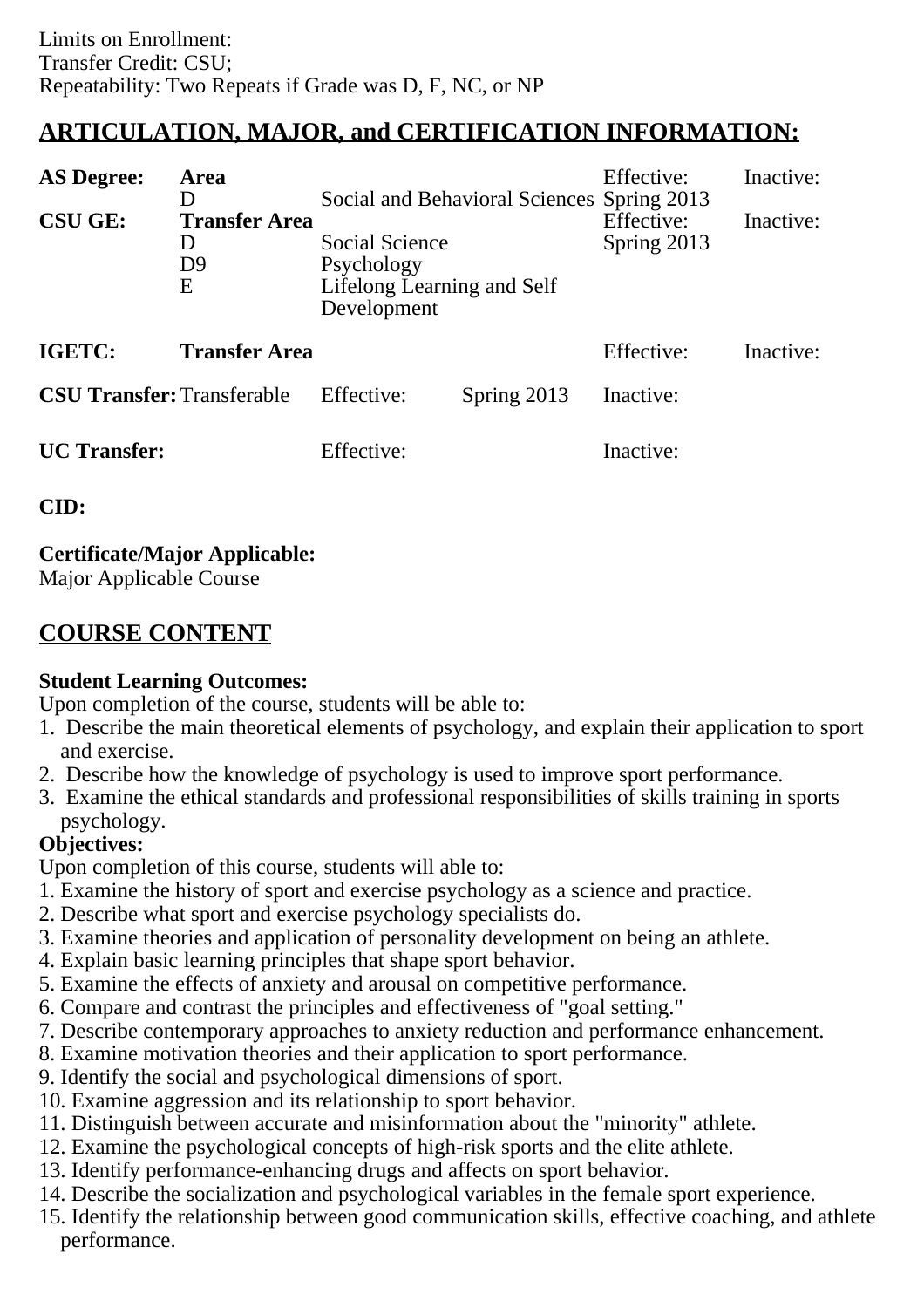- 16. Define the affective benefits of physical fitness and exercise psychology.
- 17. Examine the psychological growth and maintenance of good sporting behavior.

### **Topics and Scope:**

- I. Introduction to Sport and Exercise Psychology
	- A. Main Theoretical Elements of Psychology
	- B. Define Sport and Exercise Psychology
	- C. Review the History of Sport and Exercise Psychology
	- D. Distinguish Between Two Specialties
- E. Understand Correlation Between Science and Practice
- II. Professional Issues in Sport Psychology
- A. Training for the Profession
	- B. Ethical Principles
	- C. Employment Opportunities
- III. Personality and Sport
	- A. Define Personality Structure
	- B. Cognitive Strategies and Success
	- C. Identifying Athletes' Role in Understanding Personality
- IV. Behavioral Principles and Applications
	- A. Classical Conditioning and Operant Learning Theories
	- B. Behavioral Coaching Techniques
	- C. Conditioned Reinforcers
	- D. Learned Helplessness
- V. Anxiety and Arousal
	- A. Effects of Anxiety on Competitive Performance
	- B. Effects of Arousal on Competitive Performance
	- C. Psychological Measures of Anxiety and Arousal
	- D. The Inverted-U Hypothesis
- VI. Goal-Setting System for Sports
	- A. Principles of Goal Setting
	- B. Common Problems in Goal Setting
	- C. Setting Performance Goals in Sport
- VII. Anxiety Reduction and Stress Management
	- A. Defining Stress and Measuring Anxiety
	- B. Identifying Sources of Stress
	- C. Mental Toughness and Hypnosis
	- D. Yoga, Zen, and Transcendental Meditation
- VIII. Motivation and Sport
	- A. Attribution Theory and Need Achievement
	- B. Locus of Control and Self Theory
	- C. Using Achievement Motivation in Professional Practice
	- D. Collective or Team Efficacy
- IX. Social Psychology of Sport
	- A. Leadership and Group Cohesion
	- B. Research on the Multidimensional Model of Sport Leadership
	- C. Four Components of Sport and Exercise Leadership
	- D. Interactive Audience Effects on Sport Performance
- X. Aggression: Dimensions and Theories
	- A. Provoked and Unprovoked Aggression
	- B. Hostile Aggression and Sport Assertiveness
	- E. Theories of Aggression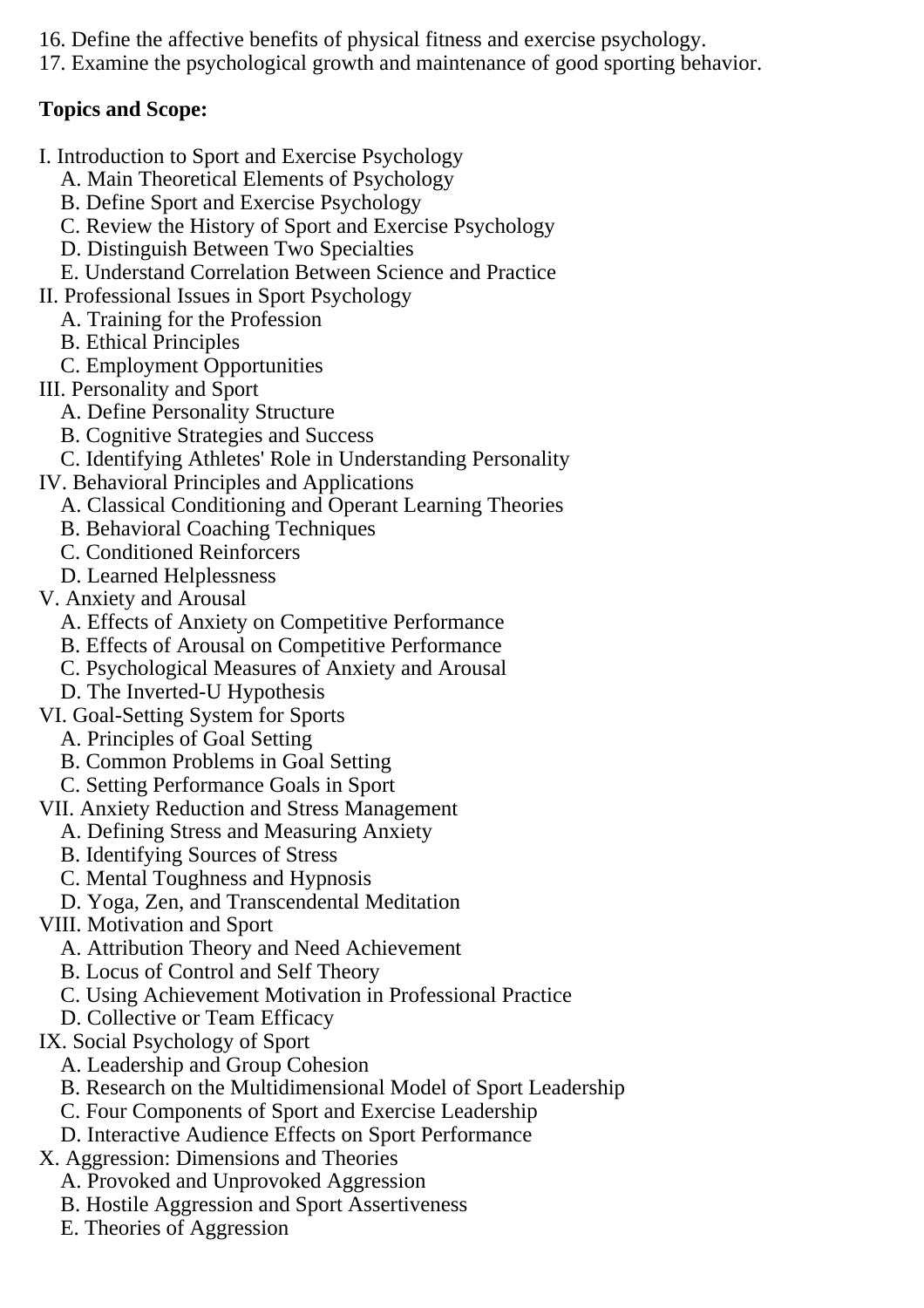- D. Sport-Related Variables Affecting Aggression
- XI. Minority Athletes
	- A. The African American Athlete
	- B. The Hispanic Athlete
	- C. The Asian American Athlete
	- D. The Native American Athlete
	- E. The Gay Athlete
- XII. High-Risk Sport and The Elite Athlete
	- A. Correlation Between Participation and Performance in High-Risk Sports
	- B. Research on Exceptional Performance
	- C. Kroll's Personality Performance Pyramid
- XIII. "Doping" in Sports
	- A. "Win-At-All-Cost" Philosophy
	- B. Substances and Methods Prohibited at All Times
	- C. Substances Prohibited In and Out of Competition
	- D. Efforts to Control Doping in Sports
- XIV. The Female Sport Experience
	- A. Historical and Current Issues of Women's Sports
	- B. Socialization of Women Into Sport
	- C. Psychological Variables
	- D. Traditional Gender Role Expectations
- XV. Communication, Effective Coaching, and Athlete Performance
	- A. Sending and Receiving Messages Effectively
	- B. Recognizing Breakdowns in Communication
	- C. Delivering Constructive Criticism
	- D. Components of Effective Communication
- XVI. Exercise and Psychological Well-Being
	- A. Reducing Anxiety and Depression With Exercise
	- B. Changing Personality and Cognitive Functioning with Exercise
	- C. Understanding Exercise's Effect on Psychological Well-Being
	- D. Using Exercise as an Adjunct to Therapy
- XVII. Facilitating Psychological Growth and Understanding
	- A. Burnout and Overtraining
	- B. Managing Eating Disorders and Substance Abuse
	- C. Character Development and Good Sporting Behavior

### **Assignment:**

- 1. Read approximately 25-35 pages per week and discuss assigned material in the textbook and supplements
- 2. Term/research paper (minimum of 1250 words) or project(s) may be used for the purpose of learning research skills, enhancing course knowledge, and improving writing skills
- 3. Oral presentation(s) and/or group project(s) may be assigned
- 4. Midterm exam(s)
- 5. Final exam or project

### **Methods of Evaluation/Basis of Grade:**